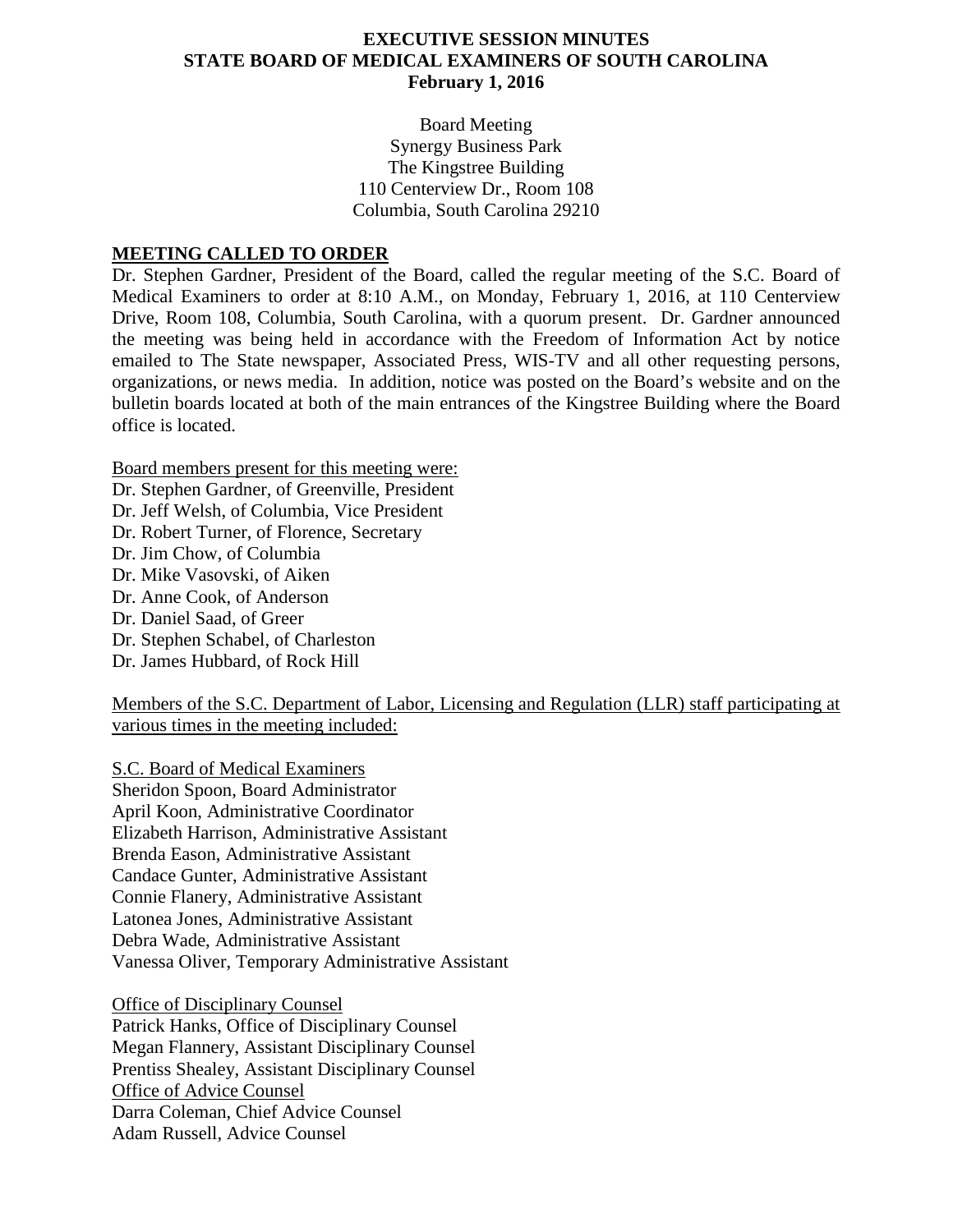# **REVIEW/APPROVAL OF AGENDA**

Dr. Cook made a motion to approve the agenda for this meeting. Dr. Turner seconded the motion. All in favor. Motion carries.

\_\_\_\_\_\_\_\_\_\_\_\_\_\_\_\_\_\_\_\_\_\_\_\_\_\_\_\_\_\_\_\_\_\_\_\_\_\_\_\_\_\_\_\_\_\_\_\_\_\_\_\_\_\_\_\_\_\_\_\_\_\_\_\_\_\_\_\_\_\_\_\_\_

#### **REVIEW/APPROVAL OF MINUTES FROM NOVEMBER 2-4, 2015 BOARD MEETING**

After considering recommendations, additions, deletions and corrections, a motion was made to approve the November 2-4, 2015 minutes by Dr. Hubbard and seconded by Dr. Welsh. The motion and the minutes were unanimously passed.

#### **JOINT PHARMACIST ADMINISTERED IMMUNIZATION PROTOCOL**

Teresa Foo, MD, MPH Chair of the Joint Pharmacist Administered Immunization Protocol Committee spoke to the Board to discuss updates to the current protocol. Dr. Schabel made a motion to approve the updated protocol. Dr. Hubbard seconded the motion. All in favor. Motion carries.

#### **SOUTH CAROLINA PRESCRIPTION MONITORING PROGRAM UPDATE**

Christie Frick, RPH, SC DHEC, Bureau of Drug Control, Director of Prescription Monitoring Program spoke to the Board about the updates to the Prescription Monitoring Program.

## **TELEMEDICINE DISCUSSION**

A motion was made by Dr. Turner and seconded by Dr. Cook to approve all telemedicine companies that were recommended for approval by the Telehealth Committee. All in favor. Motion carries.

Carena Telemedicine Companies included: Doctor on Demand MedCallAssist Carolina Health Systems

# **1. PRESENTATION FROM SCHOOL-BASED TELEMENTAL HEALTH, MUSC**

Dr. McElligott, Medical Director of Telehealth at MUSC, presented updates to their telemedicine model for School-Based Telemental Health, MUSC to the Board. Dr. Cook made a motion for Dr. McElligott to submit updated protocols and guidelines and refer to Telehealth Committee from approval of updated protocols. Dr. Turner seconded the motion. All in favor. Motion carries.

#### **2. PRESENTATION FROM MYIDEALDOCTOR**

Christian Stagler, Esquire, presented updates on the telemedicine model for MyIdealDoctor to the Board. Dr. Turner made a motion for approval of this telemedicine model. Dr. Cook seconded the motion. All in favor. Motion carries.

## **SC MEDICAL ASSOCIATION CME COMPLIANCE REPORT**

Todd Atwater, CEO, SCMA updated the Board on the 2015-17 CME compliance report. Accepted as information.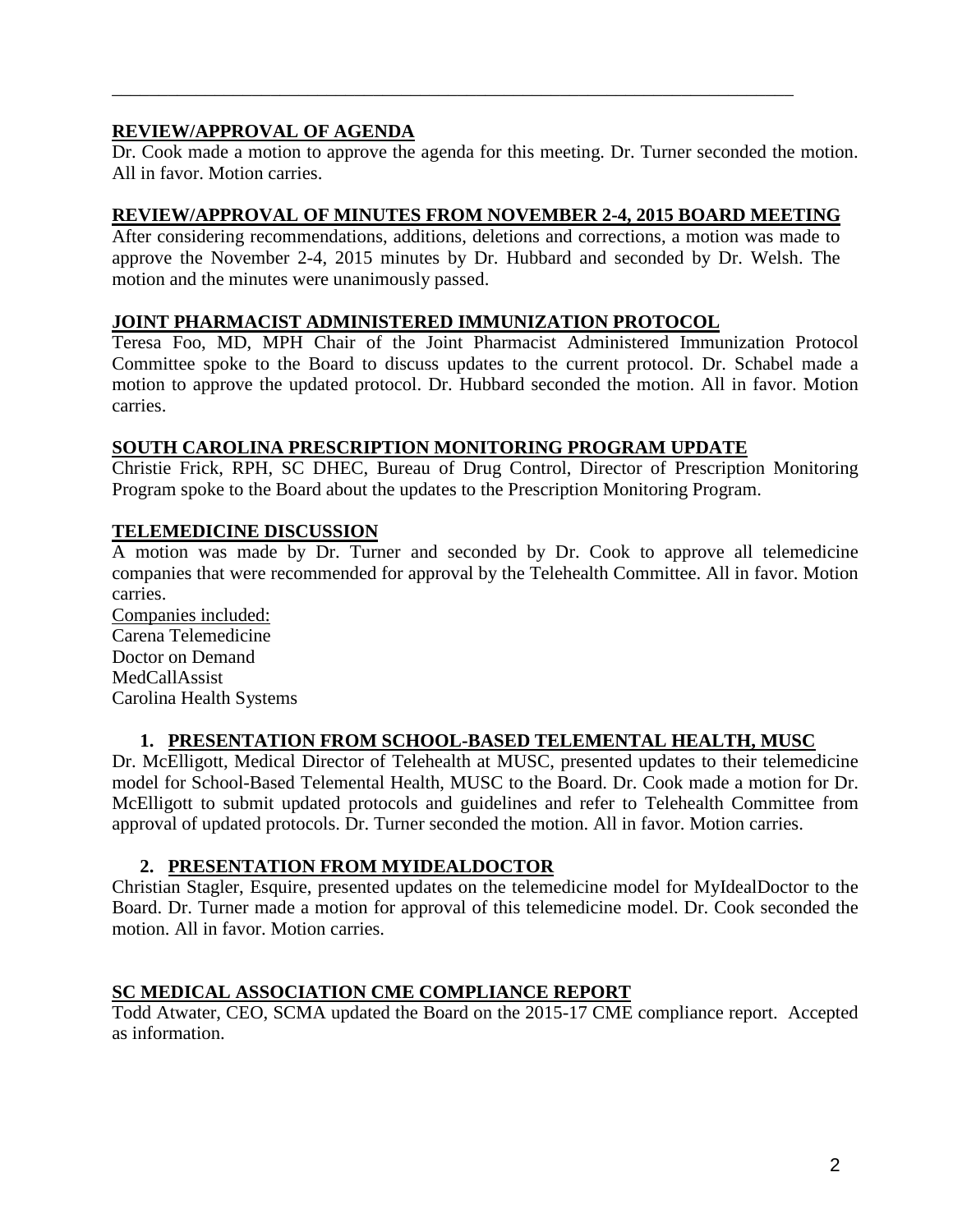#### \_\_\_\_\_\_\_\_\_\_\_\_\_\_\_\_\_\_\_\_\_\_\_\_\_\_\_\_\_\_\_\_\_\_\_\_\_\_\_\_\_\_\_\_\_\_\_\_\_\_\_\_\_\_\_\_\_\_\_\_\_\_\_\_\_\_\_\_\_\_\_\_\_ **PROPOSAL TO LICENSE ELECTROLOGISTS**

Ann Morris, CPE, President, SC Association of Electrologists addressed the Board concerning proposed legislation to license electrologists in South Carolina under the Medical Board's jurisdiction. A motion was made by Dr. Turner for the Board to take this under advisement and for Ms. Morris to keep the Board advised of the legislative progress. Motion was seconded by Dr. Cook. All in favor. Motion carries.

# **LEGISLATIVE UPDATE**

Holly Beeson, Attorney with the Office of Communications and Government Affairs with LLR updated the Board on bills that impact the board and the medical community.

# **FINAL ORDER HEARINGS**

**A motion was made and passed for the Board to go into Executive Session to conduct Final Order Hearings.** Each hearing was held in Executive Session and the Board's Final Order is on file at the Board Office. After testimony for each case, the Board entered a private deliberative session. No votes were made or actions taken while the Board was in Executive Session. **A motion was made and passed to return to Public Session and the Board voted on the following sanctions after each Final Order Hearing:**

# **2010-287**

# **Final Order Hearing**

Dr. Cook made a motion as follows:

- Respondent has violated the Medical Practice Act
- Private Reprimand
- Fine of \$5,000 to be paid within six months
- Cost of \$468.76 to be paid within six months
- Complete Prescribing Course approved by the Board within six months
- Complete Recordkeeping Course approved by the Board within six months

Dr. Schabel seconded the motion All in favor Motion carries

**Robert Walker, MD 2012-328 Final Order Hearing**

Dr. Cook made a motion as follows:

- Respondent has Violated the Medical Practice Act
- Public Reprimand
- Fine of \$2,500 to be paid within six months
- Cost of \$243.00 to be paid within six months
- Complete a 10 hour course of Category 1 CME in Medical Ethics to be completed within six months

Dr. Welsh seconded the motion All in favor Motion carries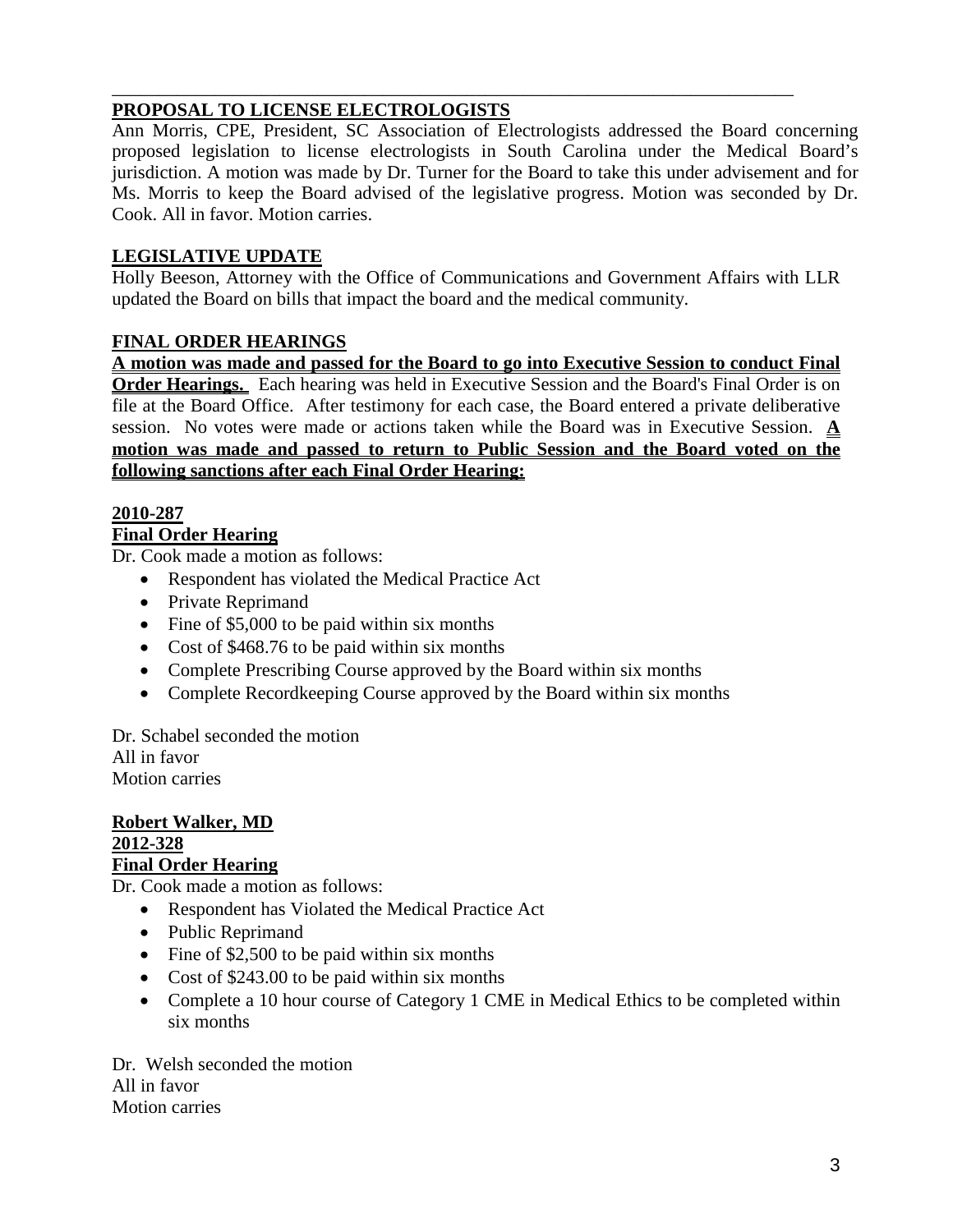#### \_\_\_\_\_\_\_\_\_\_\_\_\_\_\_\_\_\_\_\_\_\_\_\_\_\_\_\_\_\_\_\_\_\_\_\_\_\_\_\_\_\_\_\_\_\_\_\_\_\_\_\_\_\_\_\_\_\_\_\_\_\_\_\_\_\_\_\_\_\_\_\_\_ **Stephen Kroll, MD 2012-9 Final Order Hearing**

Dr. Schabel made a motion to grant the request of respondent, accept the retirement of his medical license permanently in SC and to withdraw the MOA.

Dr. Saad seconded the motion All in favor Motion carries

#### **Lance Lowe, MD 2015-1 Final Order Hearing**

Dr. Cook made a motion as follows:

- Respondent has Violated the Medical Practice Act
- Public Reprimand
- Cost of \$200.00 to be paid within six months

Dr. Welsh seconded the motion Dr. Saad abstained Motion carries

#### **Reginald Mickel, RCP**

#### **Applicant for reactivation of licensure / Prior Discipline**

Dr. Hubbard made a motion to allow Mr. Mickel to proceed with reactivation of his license when he passes the national certification exam. Mr. Mickel must remain in RPP for a period of five years and must return to the Board should he desire release from these terms and conditions. Dr. Turner seconded the motion. All in favor

Motion carries

#### **Camille Mills, MD 2010-332 Final Order Hearing**

Dr. Saad made a motion to allow respondent to withdraw the MOA and proceed to a panel hearing at respondent's request.

Dr. Schabel seconded the motion All in favor Motion carries

## **Titus Caddell, MD Request to lift restrictions of Final Order**

Dr. Schabel made a motion to allow respondent to withdraw the request to lift restrictions. Matter continued. Dr. Saad seconded the motion Motion carries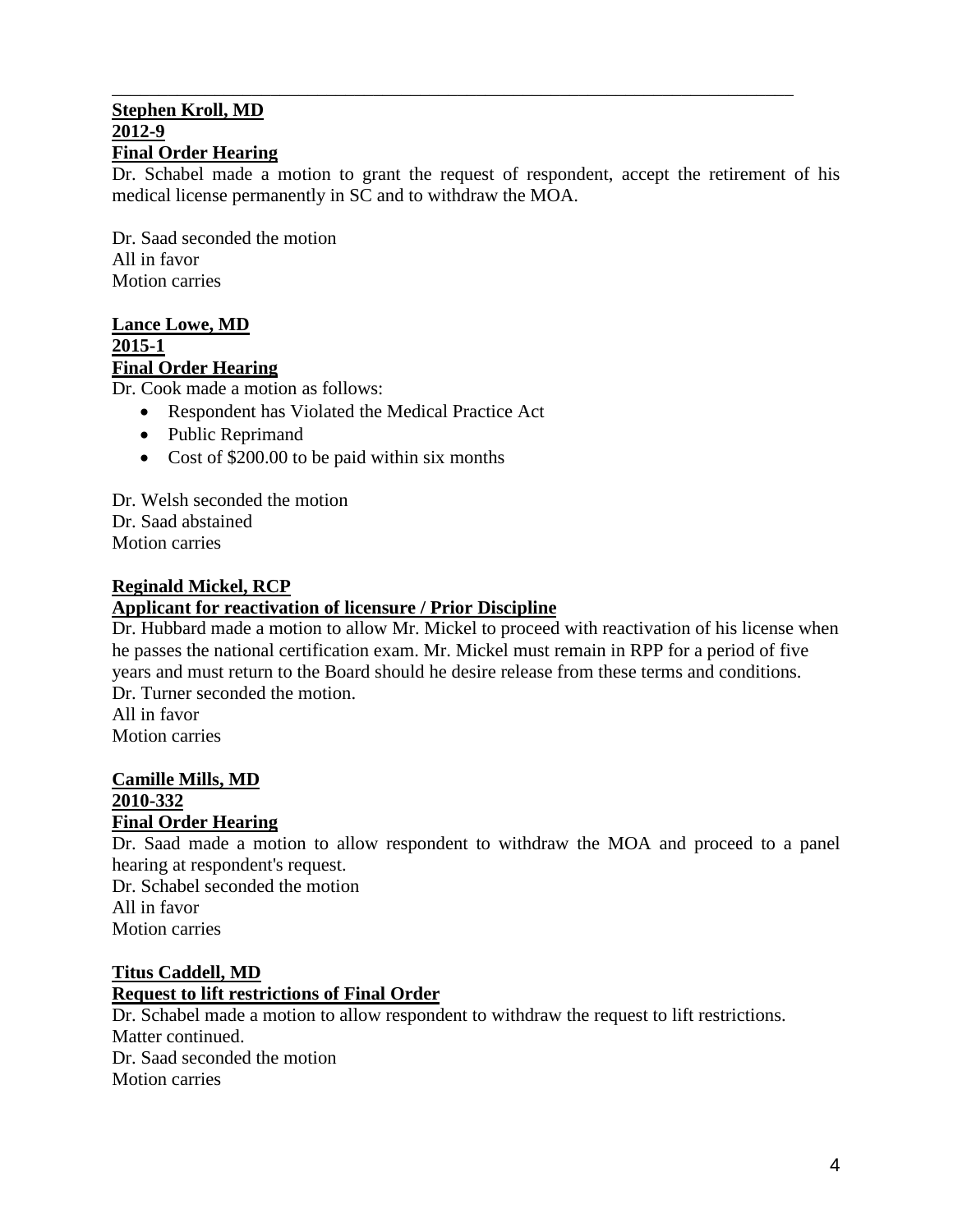#### \_\_\_\_\_\_\_\_\_\_\_\_\_\_\_\_\_\_\_\_\_\_\_\_\_\_\_\_\_\_\_\_\_\_\_\_\_\_\_\_\_\_\_\_\_\_\_\_\_\_\_\_\_\_\_\_\_\_\_\_\_\_\_\_\_\_\_\_\_\_\_\_\_ **2012-471**

## **Final Order Hearing / Request for release from terms and conditions**

Dr. Cook made a motion as follows:

- Respondent has Violated the Medical Practice Act
- Private Reprimand
- Cost of \$360.00 to be paid within six months
- Continued enrollment in the Senior RPP program
- Continued quarterly evaluation and reports from Atlantic Psychiatric Consultants
- Semi-annual polygraph submitted to the Board every six months

Dr. Turner seconded the motion All in favor Motion carries

# **John Siddens, DO Request for release of Final Order**

Dr. Welsh made a motion to release respondent from Final Order

Dr. Cook seconded the motion All in favor Motion carries

## **Edwin Gandy, MD Request for release of Final Order**

Dr. Turner made a motion as follows:

- Lift restriction on prescribing controlled substances
- Work schedule to be extended to a 48-hour work week
- Quarterly reports from Lake City Hospital or any subsequent place of employment to be submitted to the Board with the need for 100% compliance for balancing the PMP and the emergency room log with no outside-the-emergency-room prescribing that isn't located on the log
- Must notify the Board immediately and seek approval for any new worksite location

Dr. Cook seconded the motion All in favor Motion carries

# **A motion was made by Dr. Welsh and seconded by Dr. Saad to adjourn at 8:37 pm**

# **Reconvened at 8:15 am Tuesday February 2, 2016**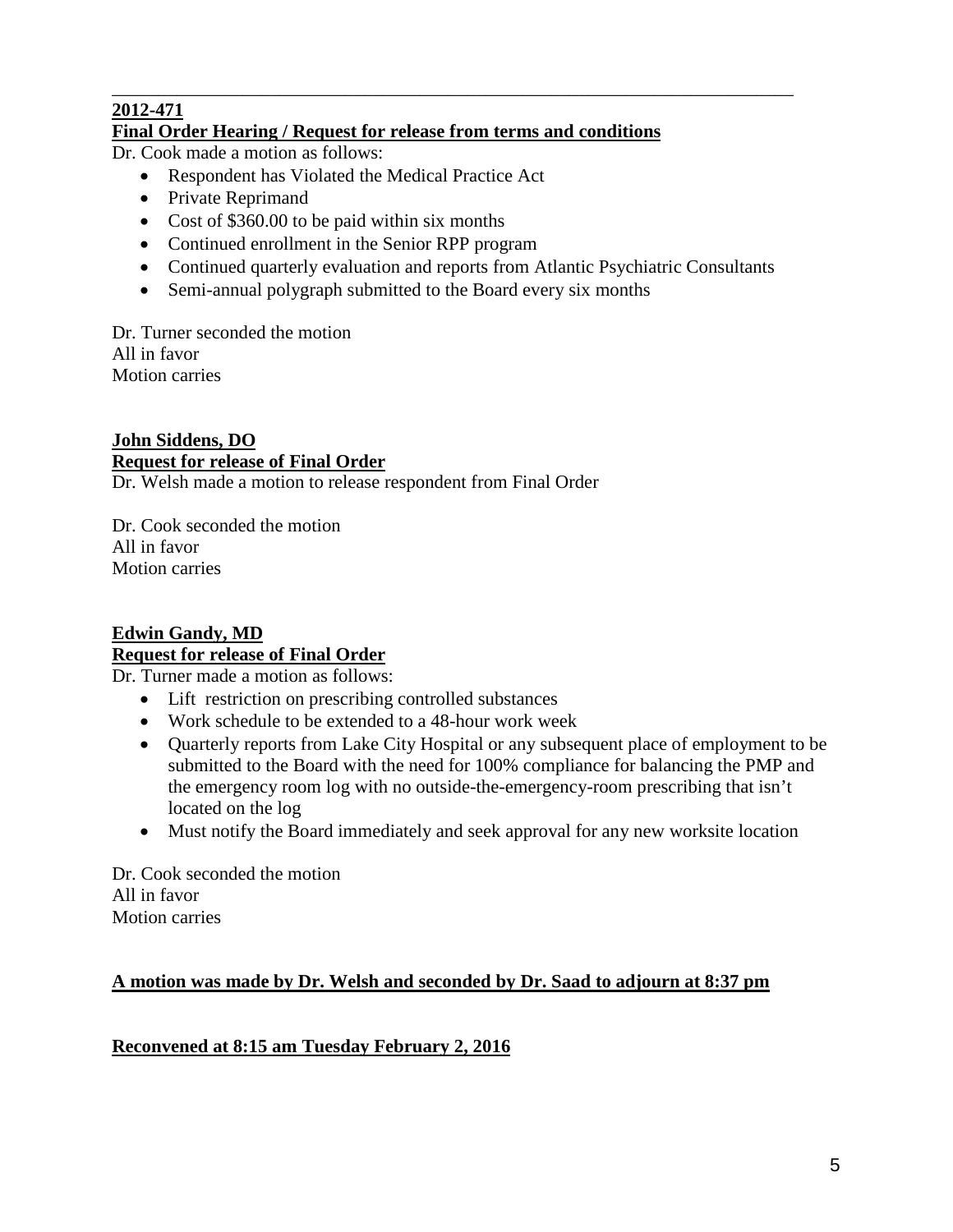## **OIE REPORT**

Pat Hanks, Office of Disciplinary Counsel (ODC) presented the ODC Report to the Board. He stated they have 97 cases amongst three attorneys. 21 of those cases are pending Final Order; seven pending Final Order Drafting; they have closed 43 cases and the remainder cases are in the process of being presented to the Board.

\_\_\_\_\_\_\_\_\_\_\_\_\_\_\_\_\_\_\_\_\_\_\_\_\_\_\_\_\_\_\_\_\_\_\_\_\_\_\_\_\_\_\_\_\_\_\_\_\_\_\_\_\_\_\_\_\_\_\_\_\_\_\_\_\_\_\_\_\_\_\_\_\_

Althea Myers, Chief Investigator for Office of Investigations presented the Investigative Review Committee's Report along with the statistical report. Mrs. Myers noted that key number 56 of the report has been pulled for further action by Office of Disciplinary Counsel. Mrs. Myers along with staff spent time briefing the Board on the investigators at LLR and their training along with how each department at LLR works together in the investigative and disciplinary process.

#### **Dismissals**

63 Cases were presented and approved for dismissal. Dr. Hubbard moved to accept the recommendations and Dr. Chow seconded the motion and the Board unanimously approved the recommendations.

#### **Formal Complaints**

9 Cases were presented for formal complaint. Dr. Hubbard moved to accept the recommendations Dr. Welsh seconded the motion and the Board unanimously approved the recommendations.

#### **Letters of Caution**

16 Cases were presented for a letter of caution. A motion was made by Dr. Cook to approve the letters of caution. Dr. Welsh seconded the motion. Dr. Hubbard abstained. Motion carries.

#### **David Vincent Rhodes, MD 2011-219 Final Order Hearing**

Dr. Cook made a motion as follows:

- Respondent has violated the Medical Practice Act
- Public Reprimand
- Permanent Revocation of medical license

Dr. Vasovski seconded the motion Dr. Turner opposed Motion carries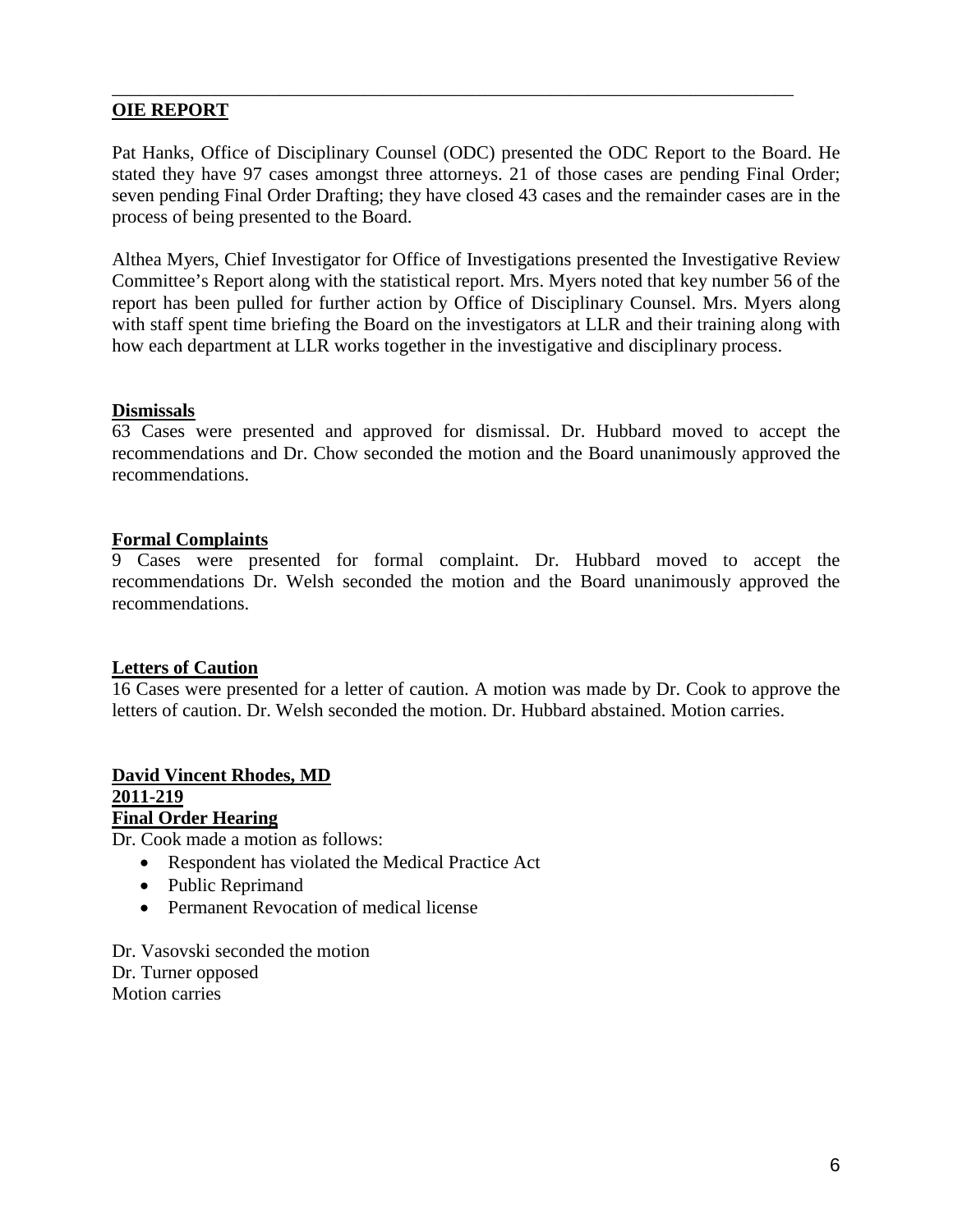#### \_\_\_\_\_\_\_\_\_\_\_\_\_\_\_\_\_\_\_\_\_\_\_\_\_\_\_\_\_\_\_\_\_\_\_\_\_\_\_\_\_\_\_\_\_\_\_\_\_\_\_\_\_\_\_\_\_\_\_\_\_\_\_\_\_\_\_\_\_\_\_\_\_ **Stephen Lloyd, MD 2015-179 Final Order Hearing**

Dr. Cook made a motion as follows:

- Respondent has violated the Medical Practice Act
- Public Reprimand
- Respondent may not practice medicine on family members past or present
- Complete a prescribing course approved by the Board within six months
- Continue chaperoning arrangement as stated in reinstatement order for a period of six months
- Pay cost of \$1,895.00 to be paid within six months

Dr. Schabel seconded the motion All in favor Motion carries

## **Jeffrey Anglen, MD Applicant for licensure**

Dr. Hubbard made a motion to allow applicant to proceed with licensure. Dr. Saad seconded the motion. All in favor. Motion carries.

## **Applicant for licensure**

Dr. Gardner made a motion for a private order to defer application for licensure until applicant takes and passes the Internal Medical Board Certification exam. The President of the Board may review the application after passage of the exam and give approval. Applicant must continue enrollment in RPP and continue psychotherapy for PTSD and other related conditions with Dr. Book or a psychiatrist approved by the Board with quarterly reports to the Board.

Dr. Schabel seconded the motion. All in favor Motion carries

## **Request to be released from terms and conditions**

Dr. Saad made a motion as follows:

- To follow the directions delineated in Dr. Rachael's recommendations which include respondent must have a chaperone with female patients and document their presence during the patient encounters according to the AMA Guidelines and Code of Ethics
- Respondent shall have a physician mentor /supervisor whom he can discuss difficult or challenging patients with that can assist improving insight of high risk situations
- Respondent must undergo a polygraph examination every six months as an additional monitoring tool. Specifically he must be asked questions relative to any inappropriate sexual behavior with patients during those times.
- Respondent must demonstrate clinical competency, either by way of obtaining a residency with a reinstatement of his license or enter the PACE Program and document to the satisfaction of the Board that he is fit to practice medicine.

Dr. Schabel seconded the motion All in favor/Motion carries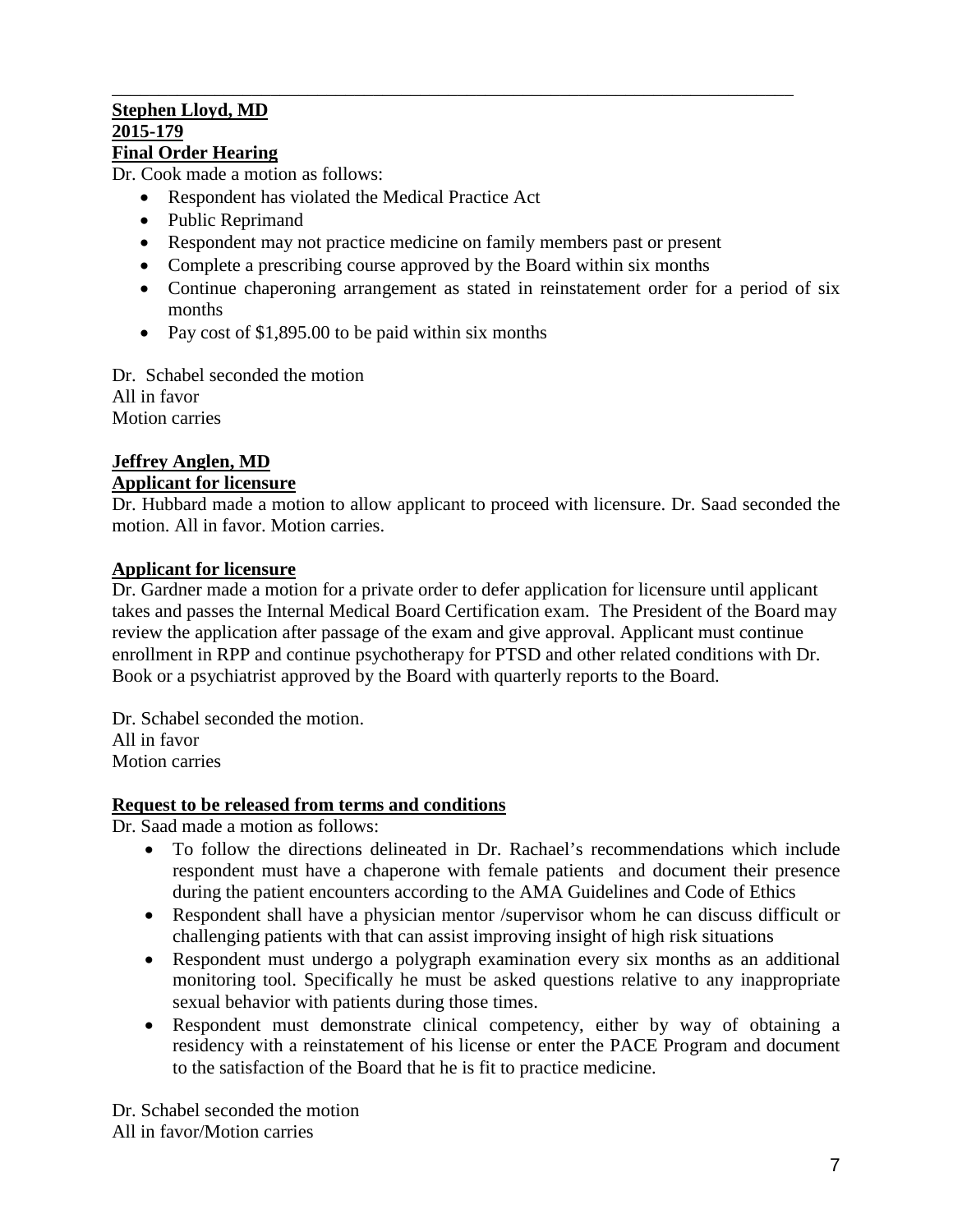## **William Huntington, MD Applicant for licensure**

Dr. Gardner made a motion to allow applicant to proceed with licensure. Dr. Welsh seconded the motion.

\_\_\_\_\_\_\_\_\_\_\_\_\_\_\_\_\_\_\_\_\_\_\_\_\_\_\_\_\_\_\_\_\_\_\_\_\_\_\_\_\_\_\_\_\_\_\_\_\_\_\_\_\_\_\_\_\_\_\_\_\_\_\_\_\_\_\_\_\_\_\_\_\_

All in favor Motion carries

# **Edmond Brown, MD**

# **Applicant for licensure**

Dr. Gardner made a motion to defer licensure until applicant takes and passes the SPEX exam. He must also complete the FSMB online course on opioid prescribing. Must have practice site approved by the Board with a supervising physician with quarterly reports to the Board. Dr. Welsh seconded the motion.

All in favor Motion carries

## **CME Documentation CE Broker/ Dylan Sitterle, LLR**

Mr. Sitterle gave a brief presentation on the CE Broker program offered by LLR. The Board accepted the information and took the matter under advisement.

#### **Vernon Johnson, MD Applicant for licensure**

Dr. Turner made a motion to allow applicant to proceed with licensure. Dr. Welsh seconded the motion.

Dr. Cook and Dr. Hubbard abstained Motion carries

**James Persky, MD** Applicant did not appear for the hearing. **Applicant for 14 day licensure**

#### **David Weitzman, MD Applicant for licensure**

Dr. Gardner made a motion to defer application until applicant completes one year postgraduate training that is ACGME- approved. The President of the Board may then authorize the applicant to proceed with licensure. Dr. Welsh seconded the motion.

All in favor Motion carries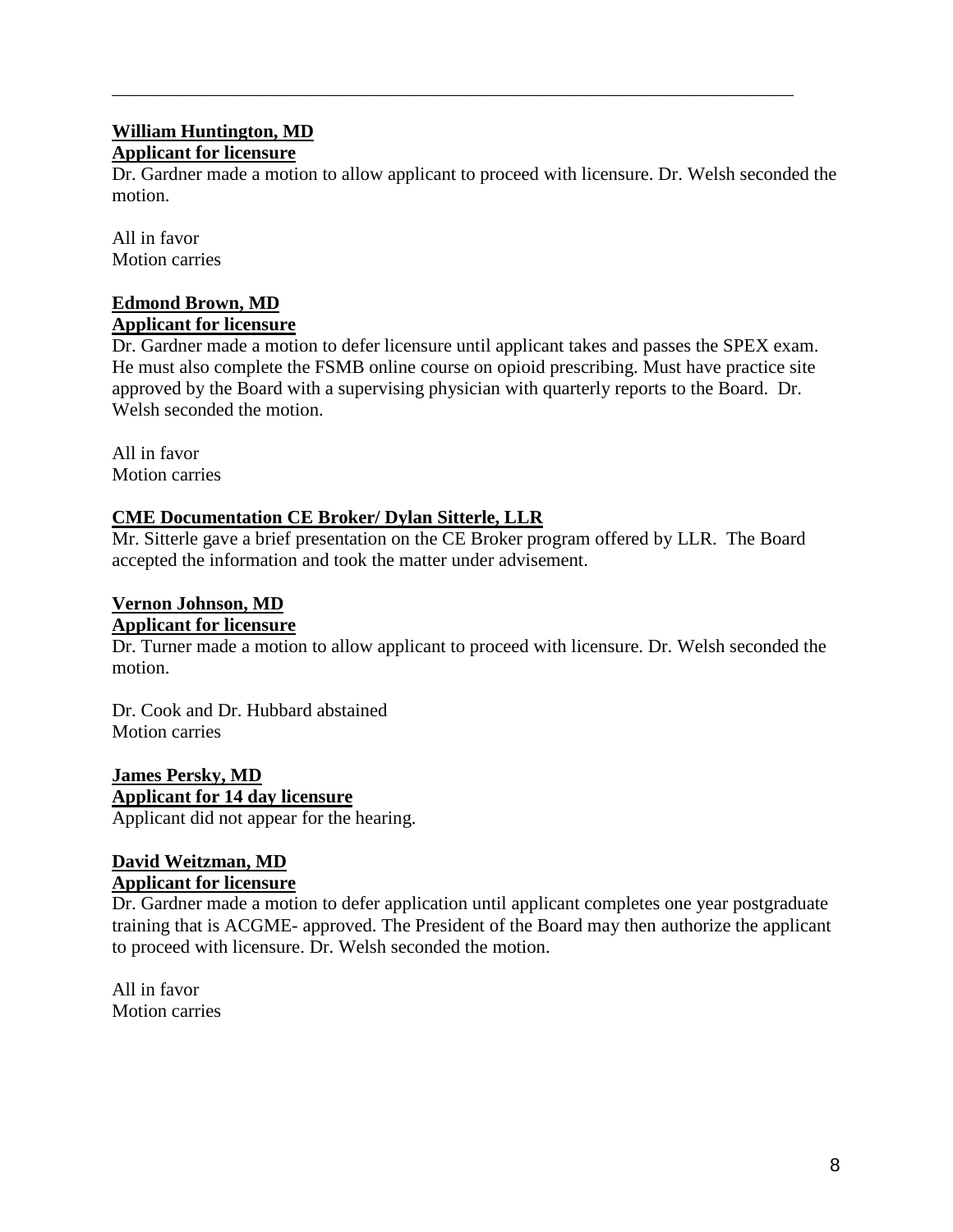## **Applicant for licensure**

Dr. Gardner made a motion to allow applicant to proceed with temporary licensure. Must submit a psychiatric evaluation and treatment plan prior to permanent licensure and provide quarterly reports to the Board thereafter. Dr. Welsh seconded the motion.

\_\_\_\_\_\_\_\_\_\_\_\_\_\_\_\_\_\_\_\_\_\_\_\_\_\_\_\_\_\_\_\_\_\_\_\_\_\_\_\_\_\_\_\_\_\_\_\_\_\_\_\_\_\_\_\_\_\_\_\_\_\_\_\_\_\_\_\_\_\_\_\_\_

All in favor Motion carries

#### **Richard Eaton, MD Applicant for licensure**

Dr. Gardner made a motion to allow applicant to proceed with licensure. Dr. Welsh seconded the motion.

All in favor Motion carries

# **Request for reconsideration of Order**

Dr. Gardner made a motion as follows:

- Respondent must continue under psychiatric care with quarterly reports to the Board
- Respondent must obtain an independent evaluation by a psychiatrist approved by the Board to determine her fitness to practice regarding possible professional misconduct. This report will be available to when it is completed so that he may continue treatment and/or alter treatment as indicated by that evaluation
- Respondents request for modification of the order to a private reprimand is denied

Dr. Cook seconded the motion All in favor Motion carries

## **PHYSICIAN ASSISTANTS ADVISORY COMMITTEE RECOMMENDATIONS**

Sheridon Spoon, Administrator of the Medical Board presented recommendations from the January 8, 2016 Physician Assistant Committee meeting. After considering the recommendations, additions, deletions and corrections, Dr. Hubbard made a motion to approve the recommendations. Motion was seconded by Dr. Cook. All in favor. Motion carries.

## **RESPIRATORY CARE PRACTITIONERS COMMITTEE RECOMMENDATIONS**

Sheridon Spoon, Administrator of the Medical Board presented recommendations from the January 15, 2016 Respiratory Care Practitioners Committee meeting. After considering the recommendations, additions, deletions and corrections, Dr. Cook made a motion to approve the recommendations. Motion was seconded by Dr. Welsh. All in favor. Motion carries.